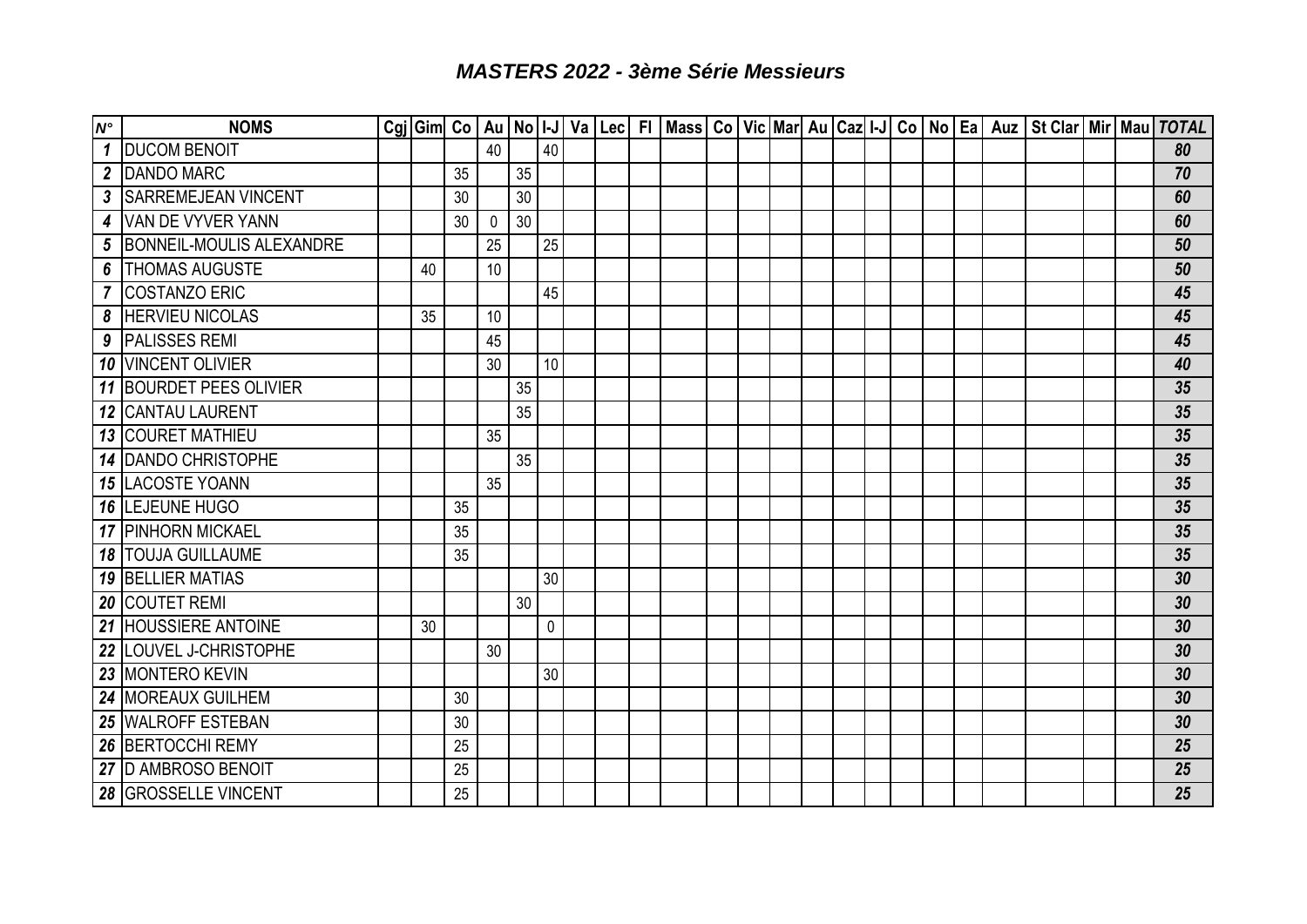## *MASTERS 2022 - 3ème Série Messieurs*

| $N^{\circ}$ | <b>NOMS</b>                    |    |    |    |                 |    |  |  |  |  |  |  |  | Cgj Gim Co   Au   No   I-J   Va   Lec   FI   Mass   Co   Vic   Mar   Au   Caz   I-J   Co   No   Ea   Auz   St Clar   Mir   Mau   TOTAL |  |    |
|-------------|--------------------------------|----|----|----|-----------------|----|--|--|--|--|--|--|--|----------------------------------------------------------------------------------------------------------------------------------------|--|----|
|             | <b>29 JACOB GAUTHAM CHANDY</b> |    |    |    |                 | 25 |  |  |  |  |  |  |  |                                                                                                                                        |  | 25 |
|             | <b>30 LUBESPERE REMY</b>       |    |    | 25 |                 |    |  |  |  |  |  |  |  |                                                                                                                                        |  | 25 |
|             | 31 MATUSZAK ROMAIN             |    |    |    |                 | 25 |  |  |  |  |  |  |  |                                                                                                                                        |  | 25 |
|             | 32 SENTOU VIVIEN               |    |    |    |                 | 25 |  |  |  |  |  |  |  |                                                                                                                                        |  | 25 |
|             | 33 SERRADELL LEO               |    |    |    | 25              |    |  |  |  |  |  |  |  |                                                                                                                                        |  | 25 |
|             | 34 COURAPIED THIERRY           | 10 |    |    |                 | 10 |  |  |  |  |  |  |  |                                                                                                                                        |  | 20 |
|             | 35 CURAUDEAU BASTIEN           | 10 |    | 10 |                 |    |  |  |  |  |  |  |  |                                                                                                                                        |  | 20 |
|             | <b>36 GOMEZ DOMINGOS TIAGO</b> | 10 |    | 10 |                 |    |  |  |  |  |  |  |  |                                                                                                                                        |  | 20 |
|             | 37 ALTHUISIUS YOHANN           |    | 10 |    |                 |    |  |  |  |  |  |  |  |                                                                                                                                        |  | 10 |
|             | 38 BAGU BENJAMIN               |    |    |    |                 | 10 |  |  |  |  |  |  |  |                                                                                                                                        |  | 10 |
|             | 39 BAJON GAETAN                |    |    | 10 |                 |    |  |  |  |  |  |  |  |                                                                                                                                        |  | 10 |
|             | 40 BARRES J-CHRISTOPHE         |    | 10 |    |                 |    |  |  |  |  |  |  |  |                                                                                                                                        |  | 10 |
|             | 41 BEAUDOUIN ENZO              |    |    |    | 10              |    |  |  |  |  |  |  |  |                                                                                                                                        |  | 10 |
|             | 42 BELLA FRANCIS               |    |    |    |                 | 10 |  |  |  |  |  |  |  |                                                                                                                                        |  | 10 |
|             | <b>43 BELLET THOMAS</b>        |    | 10 |    |                 |    |  |  |  |  |  |  |  |                                                                                                                                        |  | 10 |
|             | <b>44 BERTHIER FREDERIC</b>    |    |    |    |                 | 10 |  |  |  |  |  |  |  |                                                                                                                                        |  | 10 |
|             | 45 BLANCHOT J-FRANCOIS         |    |    |    |                 | 10 |  |  |  |  |  |  |  |                                                                                                                                        |  | 10 |
|             | <b>46 BLANCHOT PAULIN</b>      |    |    |    |                 | 10 |  |  |  |  |  |  |  |                                                                                                                                        |  | 10 |
|             | 47 BOYER J-MARC                |    | 10 |    |                 |    |  |  |  |  |  |  |  |                                                                                                                                        |  | 10 |
|             | <b>48 CAILLEAU SEBASTIEN</b>   |    |    | 10 |                 |    |  |  |  |  |  |  |  |                                                                                                                                        |  | 10 |
|             | 49 CAMPS TRISTAN               |    |    | 10 |                 |    |  |  |  |  |  |  |  |                                                                                                                                        |  | 10 |
|             | <b>50 CASSAGNABERE BRICE</b>   |    |    | 10 |                 |    |  |  |  |  |  |  |  |                                                                                                                                        |  | 10 |
|             | <b>51 CHIARADIA GUILLAUME</b>  |    | 10 |    |                 |    |  |  |  |  |  |  |  |                                                                                                                                        |  | 10 |
|             | 52 COLLINET DAMIEN             |    | 10 |    |                 |    |  |  |  |  |  |  |  |                                                                                                                                        |  | 10 |
|             | <b>53 COMMERE LUDOVIC</b>      |    |    |    | 10              |    |  |  |  |  |  |  |  |                                                                                                                                        |  | 10 |
|             | 54 DAUMAS BENJAMIN             |    |    |    |                 | 10 |  |  |  |  |  |  |  |                                                                                                                                        |  | 10 |
|             | 55 DEBETS JACQUES              |    |    |    | 10              |    |  |  |  |  |  |  |  |                                                                                                                                        |  | 10 |
|             | <b>56 DECONS ANNIBAL</b>       |    |    |    | 10 <sup>°</sup> |    |  |  |  |  |  |  |  |                                                                                                                                        |  | 10 |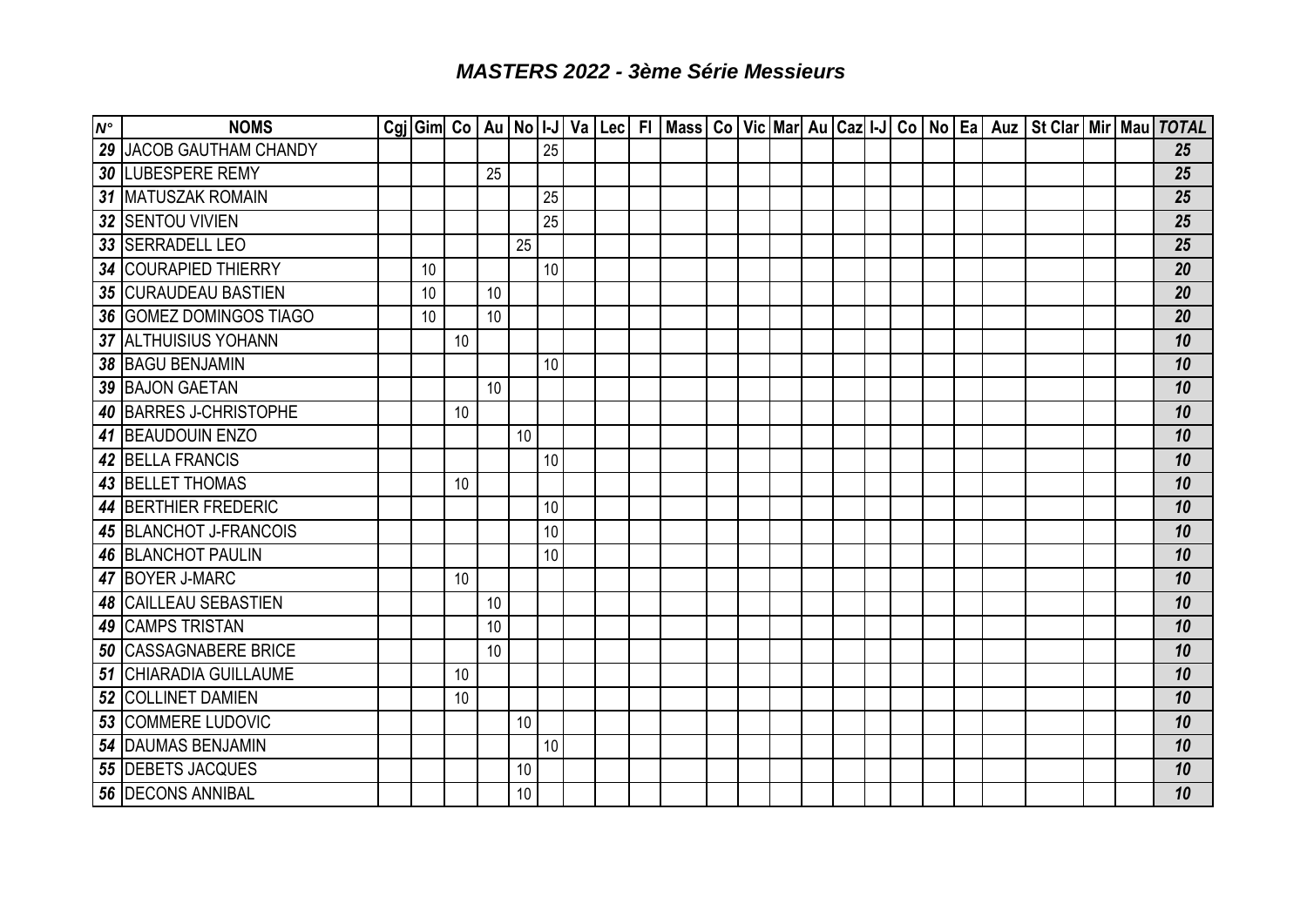## *MASTERS 2022 - 3ème Série Messieurs*

| $N^{\circ}$ | <b>NOMS</b>                 |    |    |    |    |    |  |  |  |  |  |  |  | Cgj Gim Co   Au   No   I-J   Va   Lec   FI   Mass   Co   Vic   Mar   Au   Caz   I-J   Co   No   Ea   Auz   St Clar   Mir   Mau   TOTAL |  |    |
|-------------|-----------------------------|----|----|----|----|----|--|--|--|--|--|--|--|----------------------------------------------------------------------------------------------------------------------------------------|--|----|
|             | 57 DORAY NATHAN             |    |    |    |    | 10 |  |  |  |  |  |  |  |                                                                                                                                        |  | 10 |
|             | <b>58 DUCLOS DAVID</b>      | 10 |    |    |    |    |  |  |  |  |  |  |  |                                                                                                                                        |  | 10 |
|             | 59 DUMON CHRISTIAN          | 10 |    |    |    |    |  |  |  |  |  |  |  |                                                                                                                                        |  | 10 |
|             | <b>60 DUPLAN JULIEN</b>     |    |    | 10 |    |    |  |  |  |  |  |  |  |                                                                                                                                        |  | 10 |
|             | <b>61 EL GOUAL RACHID</b>   |    |    |    | 10 |    |  |  |  |  |  |  |  |                                                                                                                                        |  | 10 |
|             | 62 EYCHENNE FLORENT         |    |    |    |    | 10 |  |  |  |  |  |  |  |                                                                                                                                        |  | 10 |
|             | 63 FEDRIGO LAURENT          | 10 |    |    |    |    |  |  |  |  |  |  |  |                                                                                                                                        |  | 10 |
|             | <b>64 FITTE FLORIAN</b>     |    |    | 10 |    |    |  |  |  |  |  |  |  |                                                                                                                                        |  | 10 |
|             | 65 GAUDY ADRIEN             |    |    |    |    | 10 |  |  |  |  |  |  |  |                                                                                                                                        |  | 10 |
|             | 66 GILLY FLORENT            |    | 10 |    |    |    |  |  |  |  |  |  |  |                                                                                                                                        |  | 10 |
|             | <b>67 GUERLEE BENOIT</b>    | 10 |    |    |    |    |  |  |  |  |  |  |  |                                                                                                                                        |  | 10 |
|             | <b>68 HASSAINI ADDI</b>     | 10 |    |    |    |    |  |  |  |  |  |  |  |                                                                                                                                        |  | 10 |
|             | 69 HOLLUBENNY ERIC          |    |    |    |    | 10 |  |  |  |  |  |  |  |                                                                                                                                        |  | 10 |
|             | <b>70 HOUSSIERE YANNICK</b> | 10 |    |    |    |    |  |  |  |  |  |  |  |                                                                                                                                        |  | 10 |
|             | 71 JAFFRES ALEXANDRE        |    |    |    | 10 |    |  |  |  |  |  |  |  |                                                                                                                                        |  | 10 |
|             | 72 LEDEVEZE CLAUDE          |    |    | 10 |    |    |  |  |  |  |  |  |  |                                                                                                                                        |  | 10 |
|             | 73 MAGNIER JONATHAN         |    |    | 10 |    |    |  |  |  |  |  |  |  |                                                                                                                                        |  | 10 |
|             | 74 MARI ALEXANDRE           |    |    |    |    | 10 |  |  |  |  |  |  |  |                                                                                                                                        |  | 10 |
|             | 75 MAROU PAUL LOUIS         |    | 10 |    |    |    |  |  |  |  |  |  |  |                                                                                                                                        |  | 10 |
|             | 76 MESNIS PHILIPPE          |    |    |    |    | 10 |  |  |  |  |  |  |  |                                                                                                                                        |  | 10 |
|             | 77 MIREMONT JEAN-FRANCOIS   |    |    |    | 10 |    |  |  |  |  |  |  |  |                                                                                                                                        |  | 10 |
|             | 78 MOULIE FRANCOIS          |    |    | 10 |    |    |  |  |  |  |  |  |  |                                                                                                                                        |  | 10 |
|             | 79 MOUTON BRICE             |    |    |    | 10 |    |  |  |  |  |  |  |  |                                                                                                                                        |  | 10 |
|             | <b>80 MUNARETTO CEDRIC</b>  |    |    | 10 |    |    |  |  |  |  |  |  |  |                                                                                                                                        |  | 10 |
|             | 81 PHAM PAUL                |    |    | 10 |    |    |  |  |  |  |  |  |  |                                                                                                                                        |  | 10 |
|             | 82 POIRIER EDDY             |    |    | 10 |    |    |  |  |  |  |  |  |  |                                                                                                                                        |  | 10 |
|             | 83 PONDART QUENTIN          |    |    |    |    | 10 |  |  |  |  |  |  |  |                                                                                                                                        |  | 10 |
|             | <b>84 PONTAC FRANCIS</b>    |    |    |    |    | 10 |  |  |  |  |  |  |  |                                                                                                                                        |  | 10 |